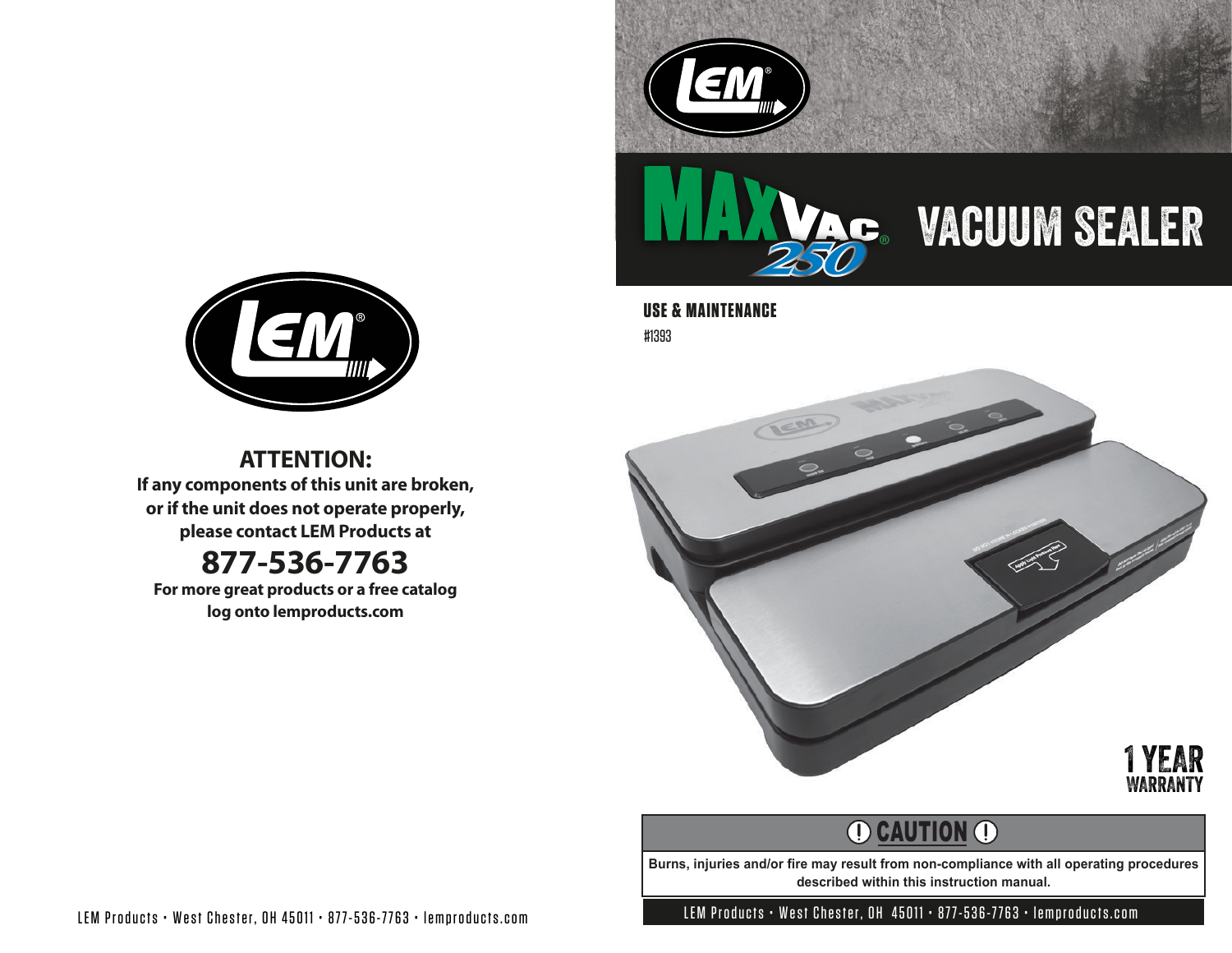### **GENERAL WARNINGS AND SAFETY INFORMATION**

#### IT IS IMPORTANT TO READ AND UNDERSTAND ALL OF THE INSTRUCTIONS AND SAFEGUARDS PRIOR TO USE

- 1. Always ensure that the appliance is properly assembled and safely set up before use.
- 2. **DO NOT** use the appliance for other than intended use.
- 3. **CAUTION:** This appliance is not recommended for use near or by children or persons with certain disabilities. Set up and store the appliance out of reach of children.
- 4. When not in use, allow unit to cool before storing. Store unit in a secure and dry place out of reach of children.
- 5. Thoroughly hand-wash all appliance parts and wipe down the exterior with warm soapy water prior to use. Dry thoroughly. *Not dishwasher safe. Discoloration may occur.*
- 6. The appliance must be connected to a dedicated 110/120vt AC electric supply only.
- 7. For your safety, this unit is equipped with a 3-pronged, grounding plug and must be plugged into a properly grounded outlet. If your outlet is not of the proper type, it is your responsibility to have the outlet and wiring changed to the correct type. Do not cut off the third (grounding) prong. Do not use an adapter.
- 8. **DO NOT** operate it with a damaged cord or plug or after the appliance malfunctions or has been damaged in any manner. Return the appliance to the nearest authorized service facility for examination, repair or adjustment.
- 9. Unplug from outlet when not in use and before cleaning. Allow to cool before putting on or taking off parts and before cleaning and storing the appliance.
- 10. **NEVER** unplug by pulling on the power cord, always pull directly on the plug itself.
- 11. Indoor use only. To protect against the risk of electrical shock, never immerse the device in water and do not expose the device to rain or moisture. **WARNING:** In the event the device should fall into water, remove the plug from the wall socket before attempting to remove the unit from the water. If submergence occurs, have the appliance examined by an authorized technician before use.
- 12. To protect against the risk of electrical shock, **DO NOT** use the appliance if you are standing on a wet floor. **DO NOT** use the appliance if it is wet or moist. **DO NOT** operate this device with wet hands or bare feet. **DO NOT** operate near running water.
- 13. **CAUTION: DO NOT TOUCH** the Teflon Tape and Heat Sealing Bar due to high temperatures. The area where bags are sealed will be **HOT! USE CAUTION** when inserting and removing bags!
- 14. First plug appliance into electrical outlet then turn the unit to "on". To disconnect turn the appliance to "off" and then remove plug from outlet.
- 15. The cord should be arranged so that it will not drape over the countertop or tabletop, contact sharp edges or touch hot surfaces or where it can be pulled on by children or tripped over unintentionally.
- 16. It is important to monitor the appliance when in use. Never leave the appliance unattended if it can be switched on and operated.
- 17. Using the appliance with an extension cord may cause a decrease in electrical current, causing the motor to be over worked and possibly catch fire.
- 18. **DO NOT** attempt to repair or adjust any electrical or mechanical functions on this appliance without contacting LEM repair technician Toll Free at 877-536-7763. Doing so will void warranty. Servicing should be performed as directed by qualified personnel only.
- 19. The appliance is designed exclusively for domestic use and not for commercial purpose.
- 20. Use the appliance with supplied accessories only. Warning: the use of accessories or attachments not recommended or sold by the manufacture may cause injury, damage to personal property and may void your warranty.
- 21. WARNING: Do not use while under the influence of alcohol or prescription or non-prescription drugs as these may impair user's ability to properly assemble or safely operate the appliance.
- 22. Use appliance on a level, stable surface to prevent unit from overturning and possibly causing injury and/or damage to unit. Never move the appliance while unit is in use. **WARNING:** To avoid injury, allow unit to cool before moving.
- 23. Only use food grade vacuum bags and canisters. **DO NOT USE HOUSEHOLD BAGS!**
- 24. **WARNING:** To avoid dangers of suffocation, keep all plastic bags away from babies and children.
- 25. The manufacturer declines any responsibility in the case of improper use of this product. Improper use of this product voids the warranty.

### **WARRANTY INFORMATION**

#### **IMPORTANT WARRANTY INFORMATION PLEASE READ FILL OUT AND RETURN ENCLOSED WARRANTY CARD**

THIS WARRANTY COVERS: #1393 **MaxVac®** 250 Vacuum Sealer THE WARRANTY IS EXTENDED TO THE ORIGINAL PURCHASER ONLY

**WARRANTY DURATION:** This product is warranted to the original purchaser for a period of one (1) year from the original purchase date. **EACH UNIT COMES WITH A WARRANTY CARD, WHICH MUST BE FILLED OUT COMPLETELY AND RETURNED IMMEDI-ATELY, WITH A COPY OF THE PURCHASING RECEIPT. FAILURE TO RETURN YOUR WARRANTY CARD WILL LIMIT WARRANTY TO 90 DAYS WITH PROOF OF PURCHASE.**

**WARRANTY COVERAGE:**This product is warranted against defective materials or workmanship. The warranty is void if the product has been damaged by accident, misuse, neglect, modification or improper service or repairs by unauthorized personnel. It is also void if damaged in shipment or by other causes not arising out of defects in the materials or workmanship. This warranty does not extend to any units which have been in violation of written instructions furnished. This warranty covers only the product and its specific parts, not food or other products processed in it.

**WARRANTY DISCLAIMERS:** This warranty is in lieu of all warranties expressed or implied, and no representative or person is authorized to assume any other liability in connection with the sale of our products. There shall be no claims for defects or failure of performance under any theory of sort, contract or commercial law including, but not limited to negligence, gross negligence, strict liability or breach of contract. The manufacturer declines all responsibility for damage to persons, things or animals arising from the failure to comply with the norms contained in this manual. The manufacturer reserves the right to make modifications at anytime to the models while maintaining the main characteristics described herein. The manufacturer also declines all responsibility for any errors in compiling this manual.

**WARRANTY PERFORMANCE:** During the warranty period, a product with a defect will either be repaired or replaced after the product has been inspected by an LEM Service Technician. LEM RESERVES THE RIGHT TO REFUSE WARRANTY PERFORMANCE OR PRODUCT EVALUATION UNLESS THE ORIGINAL SALES RECEIPT OR THE WARRANTY CARD IS ON FILE.The repaired product will be in warranty for the balance of the warranty period. No charge will be made for such repair or replacement.

**IMPORTANT NOTICE:** If any parts are missing or defective, please contact our Customer Service Department for assistance at 877-536-7763 (M-F 8:30am to 4:30pm EST). **DO NOT RETURN TO THE STORE WHERE THE PRODUCT WAS PURCHASED.** LEM Products is not responsible for, or will not cover under warranty, missing or damaged parts on discounted/clearance, resale or nal sale items where the seller may not be able to guarantee full functionality or completeness of the unit.

**LEM PRODUCTS MERCHANDISE RETURN POLICY WARRANTY SERVICE:** To obtain service under terms of this warranty, please contact us at 877-536-7763 to obtain authorization prior to returning the merchandise. No merchandise will be accepted without prior authorization. Prior to returning the product for warranty repair the product must be thoroughly cleaned and free from any food particles or other debris. Failure of the purchaser to comply with this standard may result in the unit being returned without repair. In some cases, a \$50 cleaning surcharge may apply. Please return the product prepaid in the original packaging if possible, enclose a copy of your receipt, (keep a copy of your proof-of-purchase for your records) and include a written explanation of the issue. Ship to LEM Products, 4440 Muhlhauser Road, Suite 300, West Chester, OH 45011. LEM Products is not responsible for damage incurred in shipping, make certain to pack product properly. Return shipping charges are the responsibility of the purchaser. Packages returned to LEM should be insured for the value of the product to cover any damages that may occur during shipping.

Revised March 27, 2019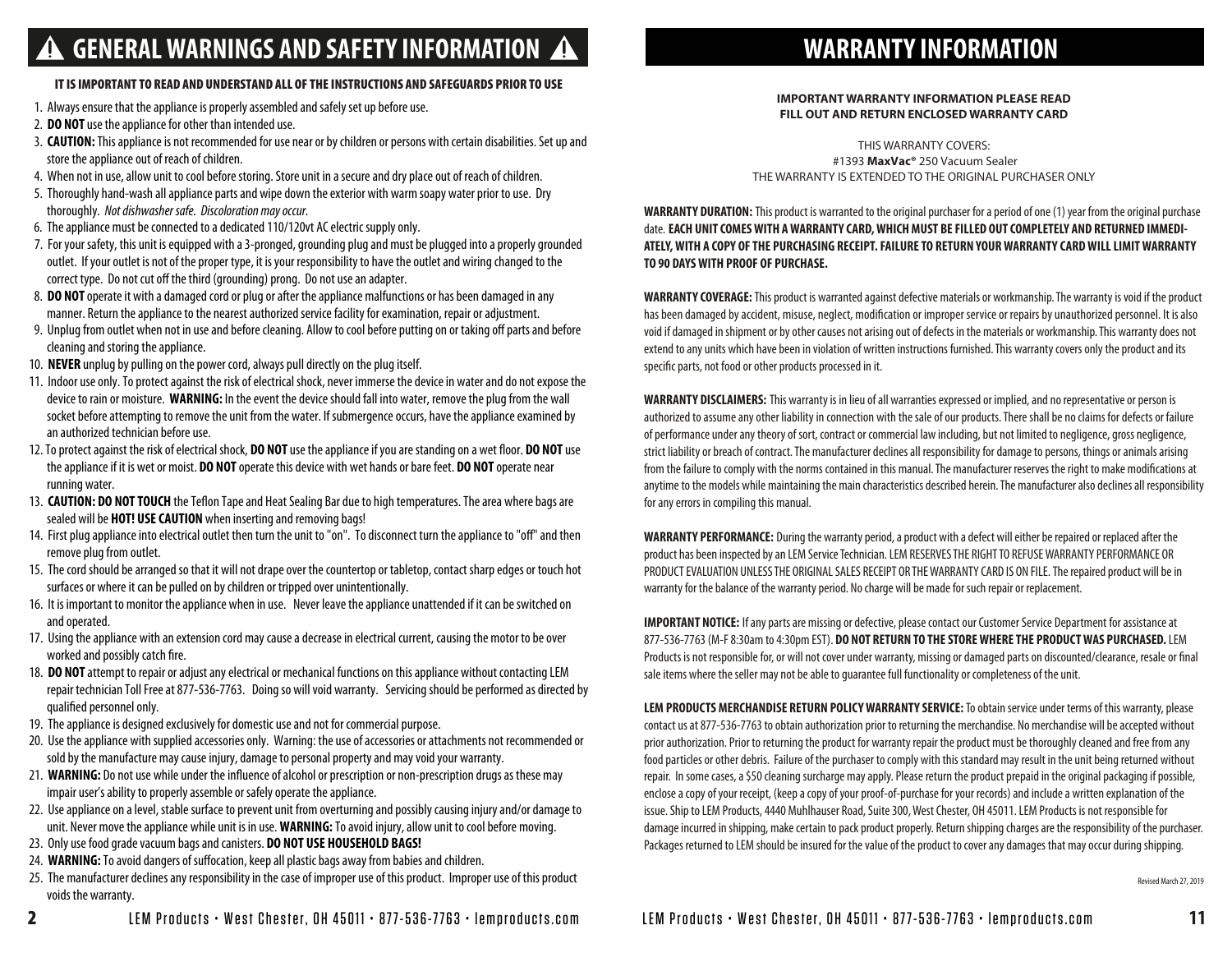### **TROUBLESHOOTING**

#### **BAGS WILL NOT SEAL:**

- •**Check for creases, folds or any holes in the vacuum bag.**
- Excessive moisture can interfere with the sealing function: When packaging very moist foods like fish and raw steaks it is recommended to freeze the food prior to sealing, or use a paper towel or soaker pad at the top of the bag to keep moisture from entering the sealing area.
- Powdery items like flour or baking powder can interfere with the sealing function: When vacuum packing powdery items wrap or package prior to placing into vacuum bag.
- **Bag may be damaged:** Discard bag and start over.
- Bag may be over filled: Insure 2-3" at open end and 1" on sides to allow for adequate air flow.
- Foam gasket/Teflon tape may have dirt or grit buildup: Clean with warm soapy cloth and wipe dry.
- **A good seal was not made between vacuum lid and the oval foam:** Apply light pressure to the lid for 3-4 seconds. This will allow the upper and lower gaskets to form an airtight chamber and engage the vacuum.
- Heating element is broken: Carefully remove the Teflon tape and check to be sure the heating element is in one piece, if broken replace heat strip (call 877-536-7763 for parts).

#### **BAG WAS VACUUMED/SEALED AND NOW AIR HAS ENTERED THE BAG:**

- **Bag may be damaged:** Discard bag and start over.
- **A good seal was not made between vacuum lid and the oval foam:** Apply light pressure to the lid for 3-4 seconds. This will allow the upper and lower gaskets to form an airtight chamber and engage the vacuum.
- •**Check for creases, folds or any holes in the vacuum bag.**
- •**Check and make sure there were no sharp edges that may have punctured the bag.** Discard bag and start over, cover sharp products with paper towel prior to vacuuming.
- •**Liquid possibly was in the sealing area:** Make sure to use a soaker pad or paper towel with moist products or pre freeze moist products before sealing.
- •**Check that food didn't enter the point of the seal:** Open the bag and wipe the sealing area of the bag to dry it, move the food 2-3" from the sealing area or remove and put food into a larger bag (any food particles that are caught in the sealing point can allow air to seep in).
- •**Foam may be damaged or dirty:** Carefully remove upper and lower foam and ip over. Do not stretch or compress foam. Foam may need to be replaced.

### **STORING THE MAXVAC**

Clean the unit thoroughly as described in the cleaning instructions. After the unit is clean and dry store with the lid in the UNLOCKED position. Storing the unit with the lid locked may cause the foams and gaskets to become compressed and then not preform properly. When not in use always leave the lid in the UNLOCKED position.

### **HOW TO MAKE A BAG**

Place roll material in the roll holder. Pull out enough bag material to house the product you are sealing plus an additional 3". Place material under the cutter bar. While holding the bag and pressing down on the cutter, run the razor across the material. Place an open end of the material across the sealing bar. Press the lock on the lid. Press Seal Only. When lights go out unlock the lid. Check the seal is complete. Fill the bag and proceed to vacuum packing.

- 26. Tie back loose hair and clothing. Roll up long sleeves. Remove neck ties, rings, watches, bracelets or other jewelry before operating the appliance.
- 27. Keep your work area clean and well lit. Cluttered work benches and dark work areas may cause accidents or injury.
- 28. Do not attempt to disable any of the safety features that are in place. They are there for your safety.
- 29. Warning: The warnings, cautions and instructions discussed in this instruction manual cannot cover all possible conditions or situations that could occur. It must be understood by the operator that common-sense must be used.
- 30. Failure to follow warnings and a safety information could result in death serious bodily injury and or property loss.

## 31. **SAVE THESE INSTRUCTIONS**

### **WELCOME**

#### **Thank you for your purchase of the LEM MaxVac 250 packaging system!**

You now have the perfect tool to keep food fresh longer for storage in your pantry, refrigerator and freezer. By using this vacuum sealer, you will remove oxygen and seal the container, allowing the food to remain fresh longer.

To activate your **ONE YEAR WARRANTY**, return the enclosed warranty card or register online at www.lemproducts.com. Prior to use, read and understand all instructions and safeguards contained in this manual. **Enjoy your LEM MaxVac!**

### **SAFEGUARDS**

Vacuum packaging is not a substitute for canning or other methods of food preservation. Vacuum packed perishable foods require refrigeration or freezing.

If reusing vacuum seal bags always wash first and never reuse bags that contained raw meats.

**NEVER** thaw frozen foods at room temperature. Thaw frozen foods in the refrigerator or microwave oven. **KEEP OUT OF REACH OF CHILDREN!**

### **PROTECTIVE TEFLON TAPE**

Teflon Tape is installed on the heat sealing bar. The Teflon Tape protects the vacuum bags during sealing! **DO NOT REMOVE THE TAPE!**

**NOTE:** An additional heat sealing bar is included with your MaxVac.

**NOTE:** Additional Teflon Tape is included with your MaxVac. It is normal for the ends of the Teflon tape to discolor with time and use. Discoloration does not affect the function of the unit. If tape becomes damaged follow these instructions for replacement: Ensure unit is turned off and unplugged from outlet. Follow directions in this manual on "How to replace heat sealing bar".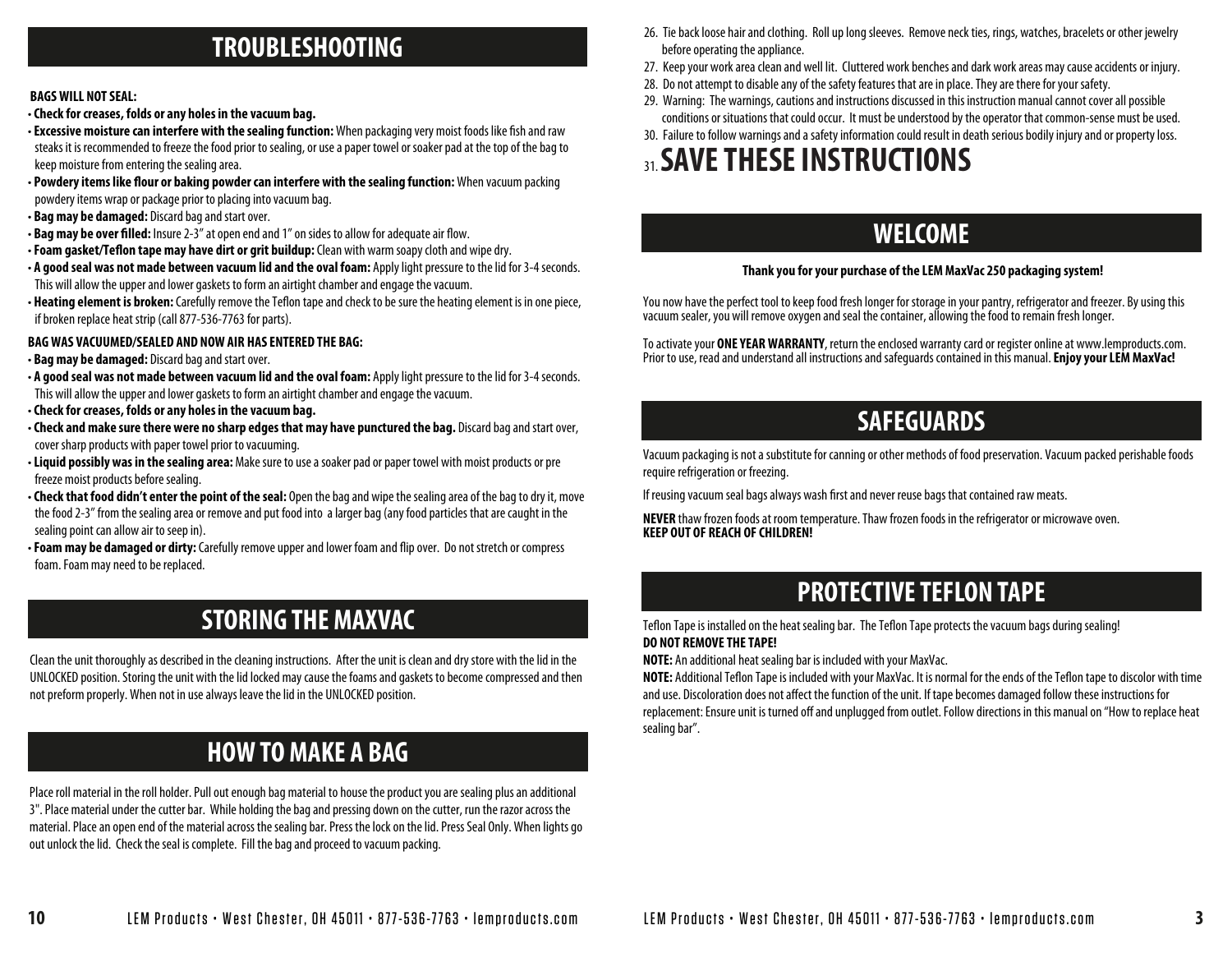### **PREPARING FOOD FOR SEALING CLEANING INSTRUCTIONS**

#### **DRY FOODS**

When packaging powdery items, do not remove from the original package, place into vacuum bag and seal. Loose powder can get sucked into the pump and cause damage as well as interfere with the sealing function.

#### **VERY MOIST FOODS**

Place paper towel or a soaker pad between the contents and the top of the bag before vacuum packaging moist foods. This will absorb any excess liquid and keep it from entering the vacuum chamber. Pre-freezing or sealing in a vacuum canister are also options.

#### **DELICATE FOODS**

To keep from crushing delicate foods, such as baked goods or chips, use the Manual Seal function on the LEM MaxVac or seal in a vacuum canister.

#### **SOFT FRUITS**

Pre-freezing before vacuum packaging or sealing in a vacuum canister is required in order for some foods, such as soft fruits, to retain their shape.

#### **LIQUIDS**

Freeze all liquids or moisture-rich foods, such as fish, prior to sealing. To vacuum seal items such as salsa or soup, put into a zip-top bag and freeze first. Then vacuum seal the soup or salsa, bag and all. Another option is using vacuum canisters.

#### **CRUCIFEROUS FOODS**

Broccoli, brussels sprouts, cabbage, cauliflower, turnips and kale may emit a gas that could possibly fill the sealed bag with air. Blanch or steam these foods prior to sealing.

### **HELPFUL TIPS**

**FOR BEST RESULTS USE LEM MAXVAC VACUUM BAGS:** However, most national brands are compatible with the LEM MaxVac Sealer. Always use bags that are specically manufactured for use with vacuum sealers. **DO NOT** attempt to seal other types of bags; this may void the warranty on your sealer. MaxVac Bags are 3mil. Thinner bags may burn and thicker bags may not seal completely.

#### **COOKING OR DEFROSTING:**

**Microwave:** Always puncture bag before placing in microwave to allow hot air to escape while heating or defrosting.

**Stove top:** Vacuum-packed foods can be thawed or cooked in boiling water.

**SHARP OR POINTED OBJECTS:** Should be wrapped in a cushioned material to avoid bag puncture.

**TO PREVENT OXIDATION:**Try sealing your silverware or grinder plates and knives.

**FOR MORE FLAVORFUL MEATS:** Place meat in vacuum bag canister with marinade, vacuum (with soaker pad), seal and refrigerate for 2-3 hours before grilling.

Vacuum packaging is not a substitution for canning.

Vacuum packaging is not a substitution for refrigeration or freezing.

Cover sharp bones or edges prior to vacuum sealing.

Allow foods and liquids to cool before vacuum sealing.

Avoid overlling pouches. Leave a minimum of 2-3" of space between the contents and the open end of the pouch.

Prevent wrinkles from forming in the seal area.

Pouches are boilable, freezable and microwavable. When microwaving it is important to make a small cut in the pouch.

Follow all food safety regulations as outlined by the FDA at www.FDA.gov.

Some fruits and vegetables may release gases. When packaging these fruits and vegetables it is best to blanch or freeze before vacuum packaging to prevent the gas release.

Soft cheeses, fresh mushrooms, garlic and onions should never be vacuum packaged due to the risk of anaerobic bacteria.

Make sure the MaxVac has completely cooled before cleaning and prior to storage.

Wipe clean all outside surfaces including the Vacuum Chamber and Vacuum Lid, gaskets and Teflon tape with a damp cloth or paper towel.

Most household spray cleaners are safe to use. Avoid spraying directly into the vent. **DO NOT** use abrasive cleansers! **DO NOT** clean with metal scrubbing pads. Pieces can break off the pad and short-circuit electrical parts, creating a possibility of an electrical shock. Dry all surfaces prior to storage.

## **A** WARNING **A**

Before cleaning, assembling or disassembling the Vacuum Sealer, make sure the Vacuum Sealer is **OFF** and the **PLUG IS REMOVED FROM THE OUTLET/POWER SOURCE!** Never immerse in water or other liquid.

### **TROUBLESHOOTING**

#### **BAG IS MELTING:**

- **Bag is not intended for use with vacuum sealer:** Use only bags made for vacuum sealers.
- **Heat strip may be over heating:** Allow the unit to cool for 30-60 seconds between seals. Or allow the unit to cool with the lid open for 1-2 minutes.

### **THERMAL OVERLOAD SWITCH:**

Your MaxVac Sealer is equipped with a thermal overload switch which will automatically shut the unit down if it overheats. If this occurs, turn the power switch to off, open lid and allow the unit to cool for 10 minutes before restarting.

### **MACHINE WILL NOT TURN ON:**

- $\cdot$  Try a different outlet.
- **Power on unit is not turned on:** Press "On", power indicator light will illuminate green.
- **Plug is not fully inserted in power cord port:** Firmly push power cord into port.
- **Plug is not fully inserted in electrical outlet:** Firmly push power cord into outlet.

### **VACUUM WILL NOT PULL AIR FROM BAG:**

- **A good seal was not made between vacuum lid and the oval foam:** Apply light pressure to the lid for 3-4 seconds. This will allow the upper and lower gaskets to form an airtight chamber and engage the vacuum.
- **Open end of bag was not in the vacuum chamber:** Open end of bag must be inside of the chamber for vacuum to occur.
- **Vacuum port was covered:** When vacuum and sealing, keep bag clear of the vacuum port so air can be pulled from bag. Covering port will not allow for proper suction.
- Bag may be damaged: Inspect bag looking for damage or small holes, this will allow air to flow back into the bag. Discard bag and start new.
- **Bag may not be compatible with LEM MaxVac Sealer:** LEM MaxVac Bags work optimally with the MaxVac Packaging System. Try LEM MaxVac Bags, available at www.lemproducts.com.
- Liquid may have entered the pump mechanism: Turn off and unplug unit. Let stand overnight to allow pump to dry. Plug in and turn on unit as normal.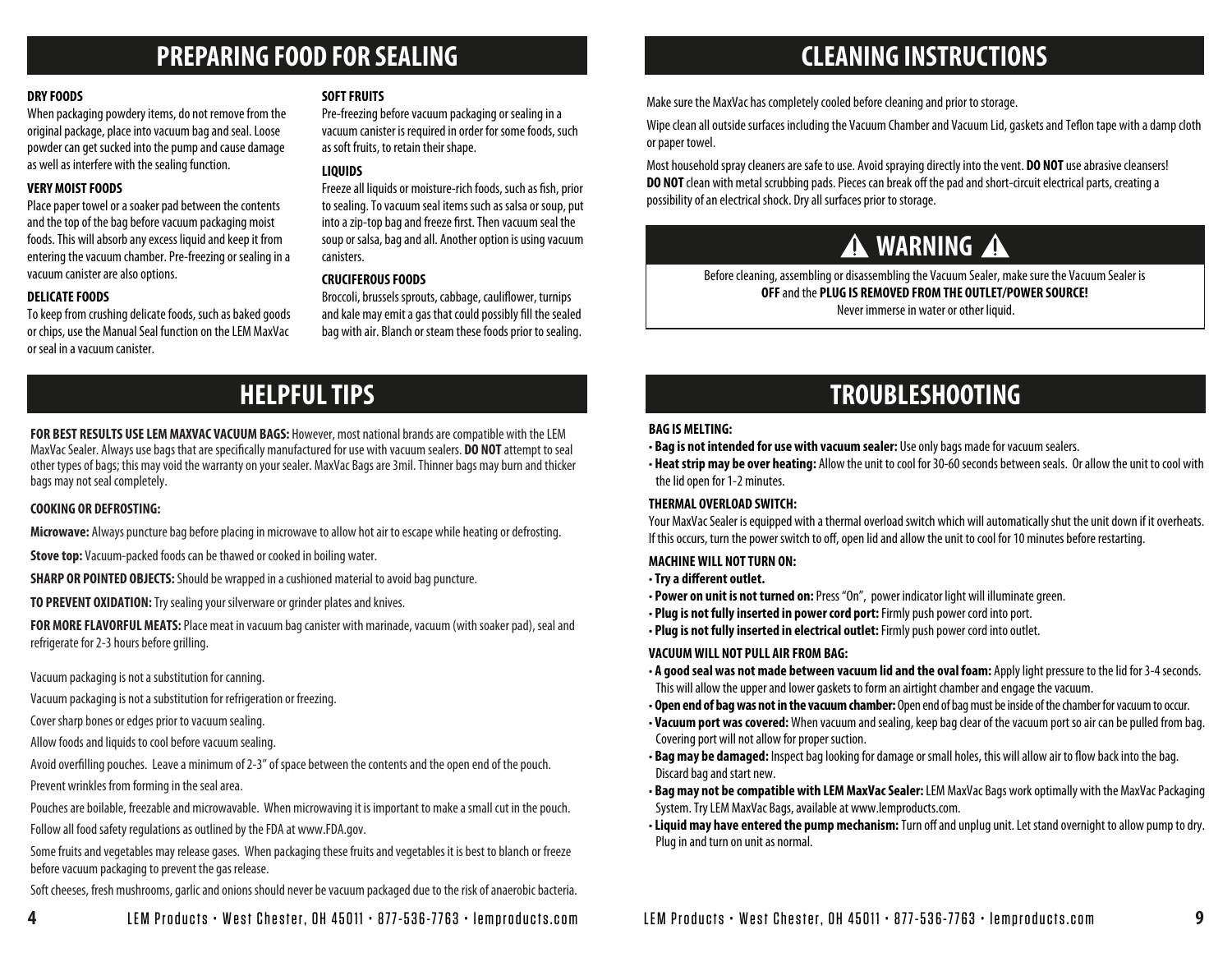**HOW TO VACUUM PACKAGE WITH A BAG:** Insert power cord into outlet on the back of the sealer. Plug unit into power source. Blue light will illuminate and flash. Light will continue to flash until power is turned on or unit is left idle for 10 minutes plus. Press On/Off button on control panel. Power light will change to steady blue light and fan will run. Open lid. Insert product to be sealed inside of approved vacuum bag, leaving 2-3" head space for sealing. It is highly suggested to use a bag size which closely fits the product you are vacuum sealing. Check that sealing area of bag is clean of moisture and food particles. Center open end of bag into the vacuum chamber, across the heat bar. Make sure there are no folds or creases in the sealing area and bag is clear of the vacuum port. Lower the vacuum lid. (If the product is moist, it is recommended to pre-freeze or use a soaker pad or other absorbent material under or above the food, make sure to keep this material clear of the sealing area.) Engage locking mechanism on lid. Press Vacuum Seal button. When all air is removed the MaxVac will automatically seal the bag. Or when desired vacuum is reached press the Seal Only button. Allow the heating element to cool and air to exhaust. After sealing and cooling are complete lift lid lock and remove the sealed bag. DO NOT attempt to open the lid before the cycle is completed. Damage to unit or bag may occur.

**HOW TO MAKE A BAG FROM VACUUM SEALER MATERIAL:**Lift the back lid. Place the roll material in the roll holder. Pull out enough bag material to house the product you are sealing plus an additional 3". Place material under the cutter bar. While holding the bag with one hand and pressing down on the cutter with the other, run the razor across the material. Insert power cord into outlet on the back of the sealer. Plug unit into power source. Blue light will illuminate and flash. Light will continue to flash until power is turned on or unit is left idle for 10 minutes. Press On/Off button on the control panel. Power light will change to steady blue light and fan will run. Open lower lid. Place an open end of the material across the sealing bar making sure material is flat. Close the lid and press the lock down to engage the lock. Press Seal Only. Unit will cycle and seal the bag. It is normal for the unit to pull a vacuum for a couple seconds when sealing. When lights go out and the air is exhausted unlock the lid. Check the seal is complete. Fill the bag and proceed to vacuum packing.

**HOW TO USE THE EXTERNAL PORT HOSE WITH VACUUM CANISTERS** (sold separately): Lift the lid to expose the Vacuum Port Hole. Insert hose into or over Port Hole. Place product to be sealed in canister, leaving at least a 1/2" head space. Place lid on canister. Place other end of vacuum hose on vacuum port on lid. Press Canister on the Control Panel. MaxVac will pull air from canister and automatically release when air is exhausted from jar. **NOTE: DO NOT** pull hose from vacuum ports unit suction has been released.

#### **CONSUMABLE PARTS**

Over time the Teflon tape, heat bar and oval foam may become worn. If this occurs, the worn parts will need to be replaced. These are considered consumable parts and will not be covered under warranty. These and most parts are available by calling LEM Products at 877-536-7763. Always ensure unit is unplugged and turned off prior to replacing parts.

**HOW TO REPLACE HEAT SEALING BAR:** With unit unplugged turn the machine over. With a Phillips screwdriver remove the two screws. Carefully turn the machine upright. With a flat tip screw driver gently pry the heat sealing bar up and out of the grove where it sits. Discard bar. Replace with new heat sealing bar that is included with your unit. Turn unit back over and tighten screws to hold heat sealing bar securely in place.

**HOW TO REMOVE AND REPLACE OVAL FOAM:** To remove the foam: Pinch the foam at any point and lift out of groove. If foam is being removed for cleaning be very careful not to stretch the foam. To replace the foam: Place foam over groove and simply press into place, being careful not to stretch or compress foam. Follow these instructions for both upper and lower foam. If replacing foam both should be replaced at the same time. Foams are reversible and upper and lower are the same. It is very important that the foam is smooth and even.

### **A** WARNING **A**

**DO NOT TOUCH** the Teflon Tape and Heat Sealing Bar due to high temperatures. The area where bags are sealed will be **HOT! USE CAUTION** while inserting and removing bags!

### **OPERATION STORAGE LIFESPAN GUIDELINES**

| <b>FOOD</b><br><b>TYPE</b>     | <b>STORAGE</b><br><b>LOCATION</b> | <b>VACUUM</b><br><b>PACKED LIFE</b> |
|--------------------------------|-----------------------------------|-------------------------------------|
| <b>Fresh Beef &amp; Veal</b>   | Freezer*                          | $1 - 3$ years                       |
| <b>Fresh Pork</b>              | Freezer*                          | $2-3$ years                         |
| <b>Fresh Fish</b>              | Freezer*                          | 2 years                             |
| <b>Fresh Poultry</b>           | Freezer*                          | $2-3$ years                         |
| <b>Smoked Meats</b>            | Freezer*                          | 3 years                             |
| Large Cuts of Meat             | Freezer*                          | $2-3$ years                         |
| <b>Ground Meat</b>             | Freezer*                          | 1 year                              |
| <b>Coffee Beans</b>            | Freezer*                          | $2-3$ years                         |
| <b>Hard Cheeses</b>            | Freezer*                          | 6 months                            |
| <b>Fresh Produce, Blanched</b> | Freezer*                          | $2-3$ years                         |
| <b>Fresh Fruits</b>            | Freezer*                          | $2-3$ years                         |
| <b>Softer Berries</b>          | Refrigerator                      | 1 week                              |
| <b>Harder Berries</b>          | Refrigerator                      | 2 weeks                             |
| Pastas, Grains, Dried Beans    | <b>Room Temperature</b>           | $1-1/2$ years                       |
| <b>Nuts</b>                    | <b>Room Temperature</b>           | 2 years                             |
| Flour, Rice, Sugar             | <b>Room Temperature</b>           | 1-2 years                           |

### **NOTE: It is normal when the unit is sealing to pull vacuum for 2-3 seconds. \*Only use information in the above chart as a guideline! Actual storage lifespans may vary. Check all food for spoilage before use.**